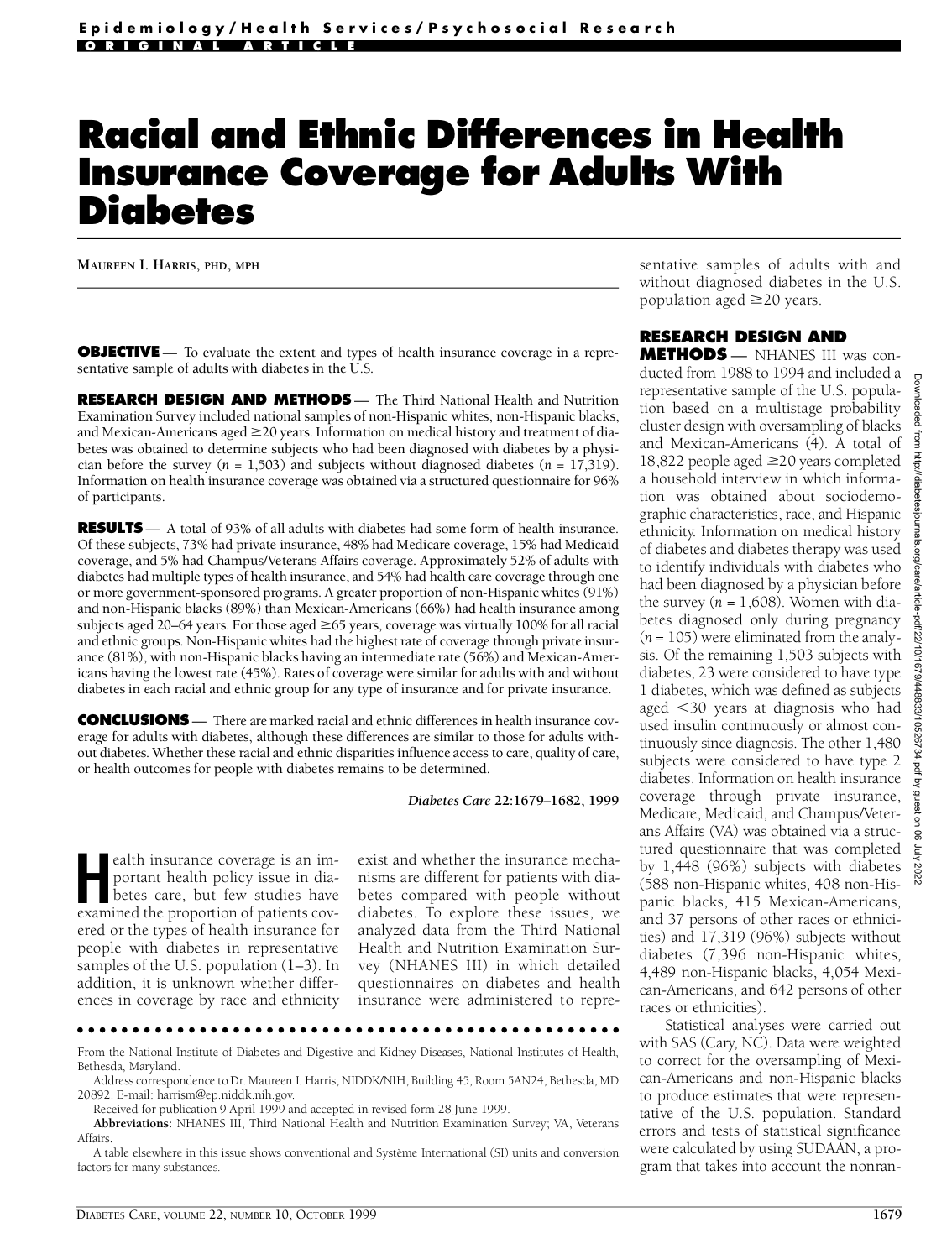## *Health insurance and diabetes*



Figure 1—*Percentage of adults with diagnosed diabetes who have some form of health insurance according to age, sex, and race or ethnicity. Sub jects aged 20–64 years:* P *= 0.06, men versus women;*  $P < 0.001$ *, non-Hispanic whites* ( $\Box$ ) *and non-Hispanic blacks ( ) versus Mexican-Americans* ( $\otimes$ ).

dom cluster sample design in calculating variance estimates.

**RESULTS** — For all adults with diabetes, 93% had some form of health insurance. The rate of coverage was 95% for men and 91% for women. Non-Hispanic whites (95%) and non-Hispanic blacks (93%) differed little in the proportion with health insurance, but Mexican-Americans had a lower rate of coverage (77%).

Figure 1 shows the proportions of each sex and racial and ethnic group according to age who had some form of health insurance coverage. For those aged 20–64 years, men had higher rates of coverage than women, and non-Hispanic whites and blacks had higher rates of coverage than Mexican-Americans. For subjects aged  $\geq$ 65 years, coverage was virtually 100% for all sex and racial and ethnic groups.

Of the subjects with diabetes, 73% had private insurance, 48% had Medicare coverage, 15% had Medicaid coverage, and 5% had Champus/VA coverage. Figure 2 shows health insurance coverage according to type of insurance, sex, age, and race and ethnicity. For private insurance, men had higher



Figure 2—*Percentage of adults with diagnosed diabetes who have specific types of health insurance accord ing to age, sex, and race or ethnicity. Private insurance:*  $P = 0.008$ , *men versus women;*  $P \le 0.001$ , *non-His panic whites (*h*) versus non-Hispanic blacks ( ) and Mexican-Americans ( );* P *= 0.005, non-Hispanic* blacks versus Mexican-Americans at age 20–64 years. Medicare: P = 0.005, non-Hispanic blacks versus non-*Hispanic whites and Mexican-Americans for subjects aged 20–64 years. Medicaid:* P , *0.001, men versus women;* P , *0.01, non-Hispanic whites versus non-Hispanic blacks and Mexican-Americans.*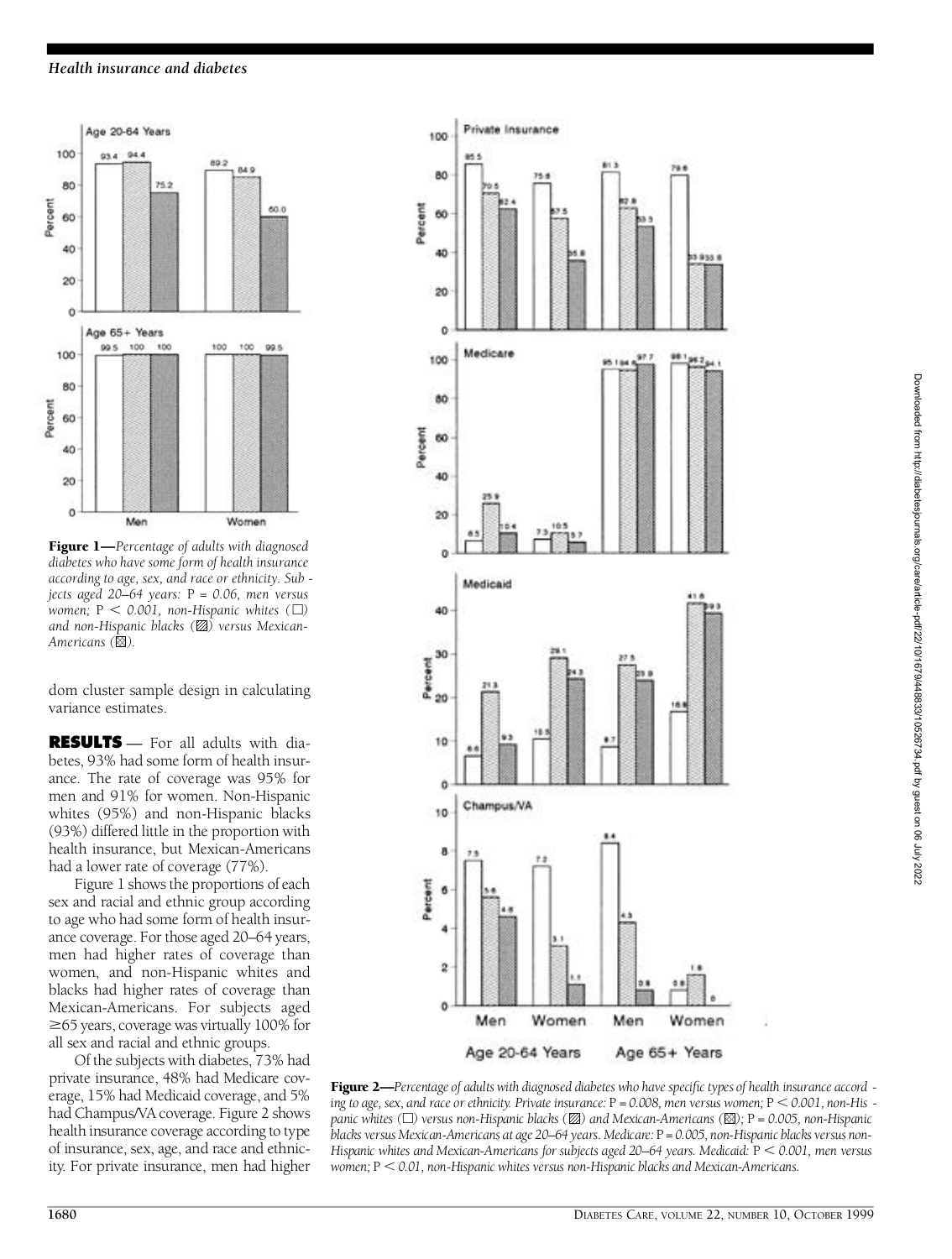Table 1—*Health insurance coverage through private insurance and government-sponsored p rograms for adults with diabetes*

|                             | All races | Non-Hispanic<br>white | Non-Hispanic<br>black | Mexican-American |
|-----------------------------|-----------|-----------------------|-----------------------|------------------|
| Private insurance only      | 39.1      | 40.8                  | 35.9                  | $29.9*$          |
| Government-sponsored only   | 19.6      | 14.7                  | $37.3*$               | $32.2*$          |
| Both government and private | 34.3      | 39.8                  | $19.8*$               | $14.7*$          |
| No insurance coverage       | 7.0       | 47                    | 70                    | $232**$          |

Data are %. All races includes racial and ethnic groups not shown separately in the table; government-sponsored programs include Medicare, Medicaid, and Champus/VA.  $*P < 0.001$  vs. non-Hispanic whites;  $\dagger P < 0.001$  vs. non-Hispanic blacks.

coverage rates than women in each age and racial and ethnic group, and subjects aged 20–64 years had higher coverage rates than subjects aged  $\geq 65$  years. Non-Hispanic whites had the highest proportions with private insurance in both age-groups, with non-Hispanic blacks having an intermediate rate and Mexican-Americans having the lowest rates.

Medicare covered almost all persons aged  $\geq$ 65 years (Fig. 2). Among subjects aged 20–64 years, non-Hispanic black men and women were more likely to have Medicare than non-Hispanic whites or Mexi-



Figure 3—*Percentage of adults with (*h*) and without* ( $\boxtimes$ ) diagnosed diabetes who have specific *types of health insurance according to age. Medicare:*  $P < 0.01$  for subjects aged 20–64 *years. Medicaid:* P , *0.01 for subjects aged 20–64 and* \$*65 years. All other comparisons were not significant.*

can-Americans. Medicaid covered a larger proportion of women than men, and non-Hispanic blacks and Mexican-Americans were more frequently covered by Medicaid than non-Hispanic whites. Champus/VA covered a small proportion of subjects with diabetes, and non-Hispanic whites were more likely to have this type of insurance.

Approximately 52% of adults with diabetes had multiple types of health insurance. Of subjects with private insurance, 46% had Medicare coverage, and 9% had Medicaid and/or Champus/VA coverage. Of those with Medicare coverage, 70% had private insurance, and 24% had Medicaid and/or Champus/VA coverage. Of those with Medicaid coverage, 22% had private insurance, and 63% had Medicare coverage.

Table 1 shows the proportions of adults with diabetes who were covered by private insurance only and those who were covered by government-sponsored health insurance programs. A higher proportion of non-Hispanic whites compared with non-Hispanic

blacks and Mexican-Americans was covered by private insurance only, and a lower proportion of non-Hispanic whites was covered by government-sponsored programs only. About 54% of all persons had health care coverage through one or more of the three government health insurance programs; this percentage was similar for non-Hispanic whites (55%), non-Hispanic blacks (57%), and Mexican-Americans (47%).

Most individuals with Medicare had both Part A and Part B coverage, but a higher proportion of non-Hispanic blacks (17%) and Mexican-Americans (19%) had Part A coverage only compared with non-Hispanic whites (7%). Of those with private insurance, most had obtained this through a current or former employer; the proportion was higher for non-Hispanic blacks (85%) and Mexican-Americans (86%) than for non-Hispanic whites (67%). Virtually all persons with private insurance had coverage for hospitalizations and surgery (97–100%) and for routine physician care (92–95%). Coverage for dental care among subjects with private insurance was higher for non-Hispanic blacks (64%) and Mexican-Americans (52%) than for non-Hispanic whites (39%).

Figure 3 compares adults with and without diabetes according to various types of health insurance coverage for subjects aged 20–64 years and  $\geq 65$  years. Rates of coverage by any type of insurance and by private health insurance were similar for adults with and without diabetes for both age-groups. Medicare and Medicaid coverage were more common for individuals with diabetes aged 20–64 years,

**Table 2—***Comparison of health insurance coverage for adults with and without diabetes a c c o rding to race and ethnicity*

| Insurance<br>type | Non-Hispanic white |                  | Non-Hispanic black |             | Mexican-American |             |
|-------------------|--------------------|------------------|--------------------|-------------|------------------|-------------|
|                   | Diabetes           | No diabetes      | <b>Diabetes</b>    | No diabetes | Diabetes         | No diabetes |
| Aged 20–64 years  |                    |                  |                    |             |                  |             |
| Any type          | 91.4               | 88.5             | 88.7               | $83.0*$     | 65.9             | 59.4        |
| Private           | 80.8               | 83.8             | 62.9               | 67.4        | 46.2             | 48.8        |
| Medicare          | 6.9                | 1.9 <sup>†</sup> | 16.3               | $3.0*$      | 7.4              | $1.4*$      |
| Medicaid          | 8.4                | 3.2 <sub>†</sub> | 26.3               | $17.1*$     | 18.8             | 10.5        |
| Champus/VA        | 7.4                | 2.7              | 4.1                | 2.8         | 2.4              | 1.3         |
| Aged ≥65 years    |                    |                  |                    |             |                  |             |
| Any type          | 99.8               | 99.5             | 100.0              | 98.0        | 99.7             | 95.7        |
| Private           | 80.3               | $86.7*$          | 42.9               | 47.0        | 40.9             | 43.1        |
| Medicare          | 96.9               | 96.5             | 95.7               | 91.7†       | 95.4             | 90.7        |
| Medicaid          | 13.6               | $6.8*$           | 37.5               | $22.5*$     | 33.6             | 30.6        |
| Champus/VA        | 3.9                | 3.0              | 2.4                | 4.3         | 0.3              | 2.8         |

Data are %.  $*P < 0.01$ ;  $\uparrow P = 0.03$ ;  $\uparrow P < 0.001$ , diabetes vs. no diabetes.

**Downloaded** 

 $\frac{1}{6}$